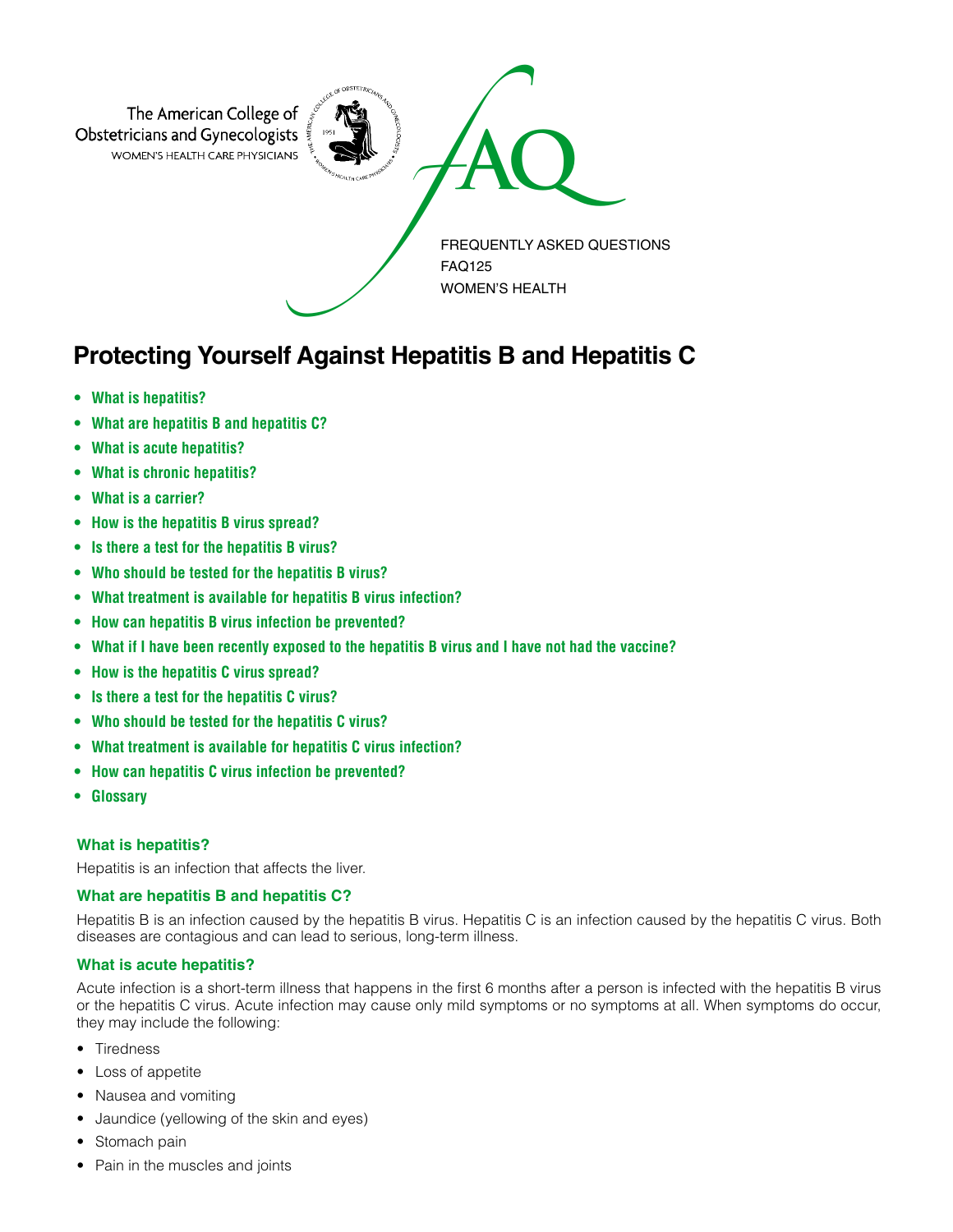# <span id="page-1-0"></span>**What is chronic hepatitis?**

Chronic infection can occur if the virus stays in the body. Chronic infection with both viruses can cause serious, long-term liver disease, such as *cirrhosis*. In this condition, *cells* of the liver die and are replaced by scar tissue. Over time, the liver stops working. In some cases, chronic hepatitis infection can lead to liver cancer.

#### <span id="page-1-1"></span>**What is a carrier?**

A *carrier* is a person who is not able to get rid of the hepatitis B or hepatitis C virus. Carriers keep the virus for the rest of their lives and can give it to others.

A small number of adults and many children younger than 5 years infected with the hepatitis B virus will become carriers. Most hepatitis B carriers do not have symptoms. A few will develop serious liver disease that can lead to early death. Most adults infected with the hepatitis C virus—about 75–85%—become carriers. About two thirds of hepatitis C carriers eventually develop chronic liver disease.

## <span id="page-1-2"></span>**How is the hepatitis B virus spread?**

The hepatitis B virus is spread by direct contact with the body fluids (blood, semen, or vaginal fluids) of an infected person. This can happen during unprotected sex or while sharing needles used to inject ("shoot") drugs. A baby can be infected during birth if the mother has the hepatitis B virus. The hepatitis B virus also can be spread if you live with an infected person and share household items that may come in contact with body fluids, such as toothbrushes or razors. The hepatitis B virus is not spread by casual contact with people and objects. Casual contact includes shaking hands, sharing food or drink, or coughing and sneezing. Also, the hepatitis B virus is not spread by breastfeeding.

## <span id="page-1-3"></span>**Is there a test for the hepatitis B virus?**

There are different blood tests for the hepatitis B virus. The tests look for *antibodies* to the virus. Tests for the hepatitis B virus can tell whether you have been recently infected or whether you are a carrier. They also can show whether you have had the hepatitis B virus in the past and are now immune to it or whether you have had the hepatitis B vaccine.

## <span id="page-1-4"></span>**Who should be tested for the hepatitis B virus?**

It is recommended that the following people be tested for the hepatitis B virus:

- Pregnant women
- Infants born to infected mothers
- Sex partners of and those who live with an infected person
- People with *human immunodeficiency virus (HIV)* infection
- Users of injected illegal drugs
- Men who have sex with men
- People who are the source of blood or other body fluid exposures (for example, when a health care worker has been stuck by a needle)
- People born in countries with a high rate of hepatitis B virus infection or people with parents born in these countries
- People receiving dialysis, cancer treatment, or treatment with drugs that suppress the immune system

# <span id="page-1-5"></span>**What treatment is available for hepatitis B virus infection?**

There is no cure for hepatitis B virus infection, but symptoms can be managed. Treatment can be given for some of the liver diseases caused by the infection.

#### <span id="page-1-6"></span>**How can hepatitis B virus infection be prevented?**

The best protection against the hepatitis B virus is a vaccine. The vaccine triggers your body's immune system to fight off the virus when you are exposed to it. It usually is given in three doses over a 6-month period.

#### <span id="page-1-7"></span>**What if I have been recently exposed to the hepatitis B virus and I have not had the vaccine?**

People who have been recently exposed to the hepatitis B virus and are not vaccinated are usually given the vaccine along with a shot of *hepatitis B immune globulin (HBIG)*. HBIG contains antibodies to the virus. It can give additional protection against infection in certain situations.

# <span id="page-1-8"></span>**How is the hepatitis C virus spread?**

The hepatitis C virus is spread by direct contact with infected blood. This can happen while sharing needles or sharing household items that come into contact with blood. A baby can be infected during birth if the mother has the hepatitis C virus. It also can be spread during unprotected sex, but it is harder to spread the virus this way. It is not spread by casual contact.

## <span id="page-1-9"></span>**Is there a test for the hepatitis C virus?**

There are several tests for the hepatitis C virus. One test shows whether you are infected with the hepatitis C virus. If the test result is positive, another kind of test can tell whether you still have the virus in your blood and if so, how much virus is present.